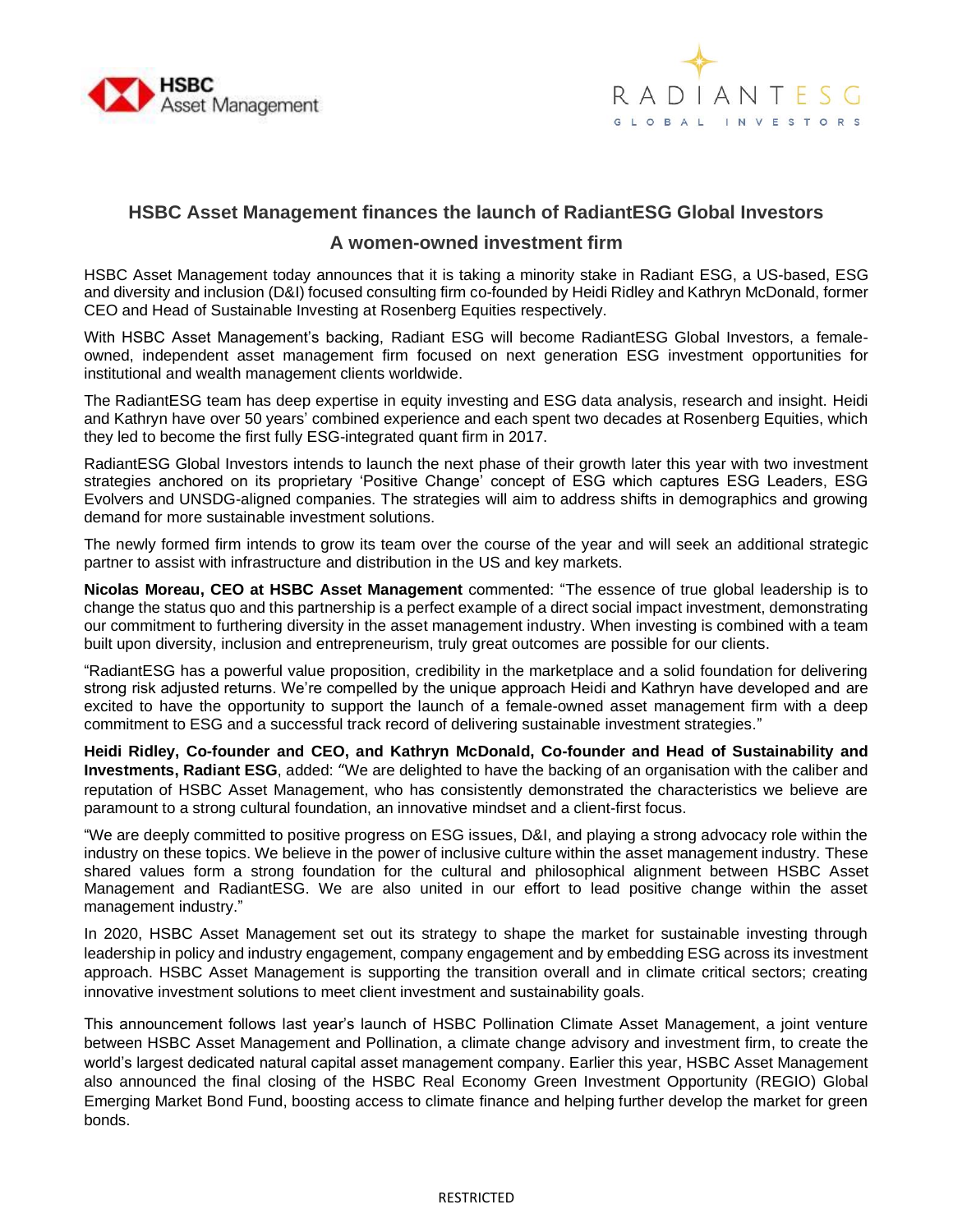



*ends / more*

**Media enquiries to:**

**HSBC Asset Management** Mat Barling **1988** +44(0) 738 479 4295 [mathew.barling@hsbc.com](mailto:mathew.barling@hsbc.com)

## **Notes to editors**

## **For journalists only and should not be distributed to or relied upon by any other persons.**

Approved for issue in the UK by HSBC Global Asset Management (UK) Limited, who are authorised and regulated by the Financial Conduct Authority.

#### [www.assetmanagement.hsbc.com/uk](http://www.assetmanagement.hsbc.com/uk)

Copyright © HSBC Global Asset Management (UK) Limited 2021. All rights reserved.

#### **Note to investors:**

The information contained in this press release does not constitute an offer or solicitation for, or advice that you should enter into, the purchase or sale of any security or fund. Any views expressed are subject to change at any time.

This document is not intended for distribution to or use by any person or entity in any jurisdiction or country where such distribution or use would be contrary to law or regulation. This document is not and should not be construed as an offer to sell or the solicitation of an offer to purchase or subscribe to any investment.

Any views expressed were held at the time of preparation and are subject to change without notice. While any forecast, projection or target where provided is indicative only and not guaranteed in any way. HSBC Global Asset Management (UK) Limited accepts no liability for any failure to meet such forecast, projection or target**. The value of investments and any income from them can go down as well as up and investors may not get back the amount originally invested. Where overseas investments are held the rate of currency exchange may also cause the value of such investments to fluctuate. Investments in emerging markets are by their nature higher risk and potentially more volatile than those inherent in some established markets.** 

## **HSBC Asset Management**

HSBC Asset Management, the investment management business of the HSBC Group, invests on behalf of HSBC's worldwide customer base of retail and private clients, intermediaries, corporates and institutions through both segregated accounts and pooled funds. HSBC Asset Management connects HSBC's clients with investment opportunities around the world through an international network of offices in 25 countries and territories, delivering global capabilities with local market insight. As at 31 March 2021, HSBC Asset Management managed assets totaling US\$621bn on behalf of its clients. For more information, see [www.assetmanagement.hsbc.com/uk](http://www.assetmanagement.hsbc.com/uk)

HSBC Asset Management is the brand name for the asset management business of HSBC Group, which includes the investment activities provided through our local regulated entity, HSBC Global Asset Management (UK) Limited.

## **The HSBC Group**

**HSBC Holdings plc**